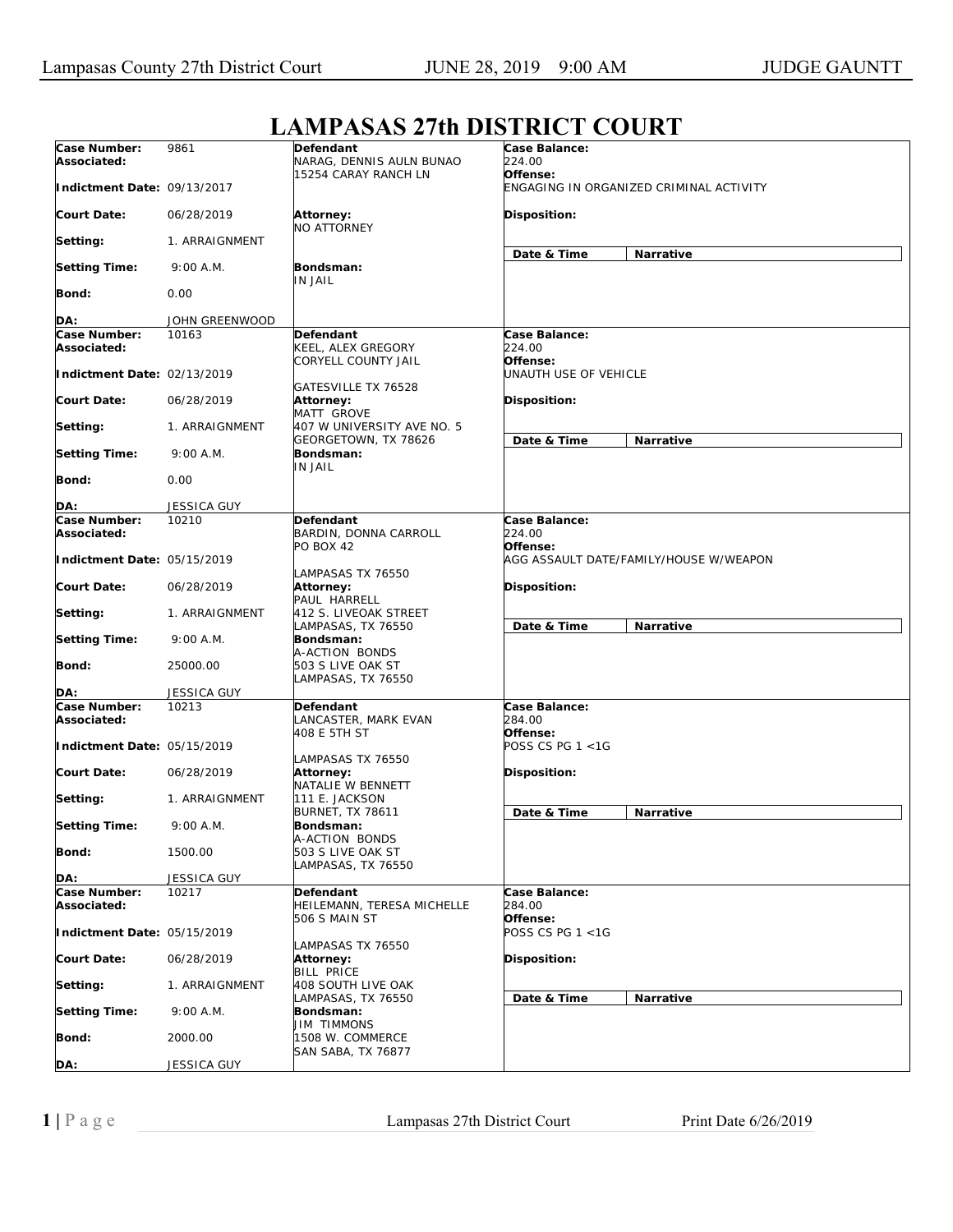| Case Number:<br>Associated: | 10224              | Defendant<br>HUGHES, MARCUS DEANGELO             | Case Balance:<br>384.00             |                                                                               |
|-----------------------------|--------------------|--------------------------------------------------|-------------------------------------|-------------------------------------------------------------------------------|
| Indictment Date: 05/15/2019 |                    | 517 BLAKE ST<br>KILLEEN TX 76541                 | Offense:                            | DRIVING WHILE INTOXICATED W/CHILD UNDER 15 YOA                                |
| Court Date:                 | 06/28/2019         | Attorney:<br>ZACH BOYD                           | <b>Disposition:</b>                 |                                                                               |
| Setting:                    | 1. ARRAIGNMENT     | <b>PO BOX 870</b><br>COPPERAS COVE, TX 76522     | Date & Time                         | Narrative                                                                     |
| <b>Setting Time:</b>        | 9:00 A.M.          | Bondsman:<br><b>BOND BAIL BONDS</b>              |                                     |                                                                               |
| Bond:                       | 2000.00            | PO BOX 532<br>COMANCHE, TX 76442                 |                                     |                                                                               |
| DA:                         | <b>JESSICA GUY</b> |                                                  |                                     |                                                                               |
| Case Number:                | 10226              | Defendant                                        | Case Balance:                       |                                                                               |
| Associated:                 |                    | MILES, JAMES EARL<br>330 APACHE STREET           | 224.00<br>Offense:                  |                                                                               |
| Indictment Date: 06/12/2019 |                    | KEMPNER TX 76539                                 |                                     | ASSAULT FAMILY/HOUSEHOLD MEMBER W/PREV CONV                                   |
| <b>Court Date:</b>          | 06/28/2019         | Attorney:<br>NATALIE W BENNETT                   | <b>Disposition:</b>                 |                                                                               |
| Setting:                    | 1. ARRAIGNMENT     | 111 E. JACKSON<br><b>BURNET, TX 78611</b>        | Date & Time                         | Narrative                                                                     |
| <b>Setting Time:</b>        | 9:00 A.M.          | Bondsman:<br>IN JAIL                             |                                     |                                                                               |
| Bond:                       | 0.00               |                                                  |                                     |                                                                               |
| DA:                         | JOHN GREENWOOD     |                                                  |                                     |                                                                               |
| Case Number:                | 10227              | <b>Defendant</b>                                 | Case Balance:                       |                                                                               |
| Associated:                 |                    | MANICOM, EDWARD WILLIAM                          | 284.00                              |                                                                               |
| Indictment Date: 06/12/2019 |                    | 1264 N. HWY 281 #5                               | Offense:<br>POSS CS PG 1 <1G        |                                                                               |
| <b>Court Date:</b>          | 06/28/2019         | LAMPASAS TX 76550<br>Attorney:<br>NO ATTORNEY    | Disposition:                        |                                                                               |
| Setting:                    | 1. ARRAIGNMENT     |                                                  | Date & Time                         | <b>Narrative</b>                                                              |
| <b>Setting Time:</b>        | 9:00 A.M.          | Bondsman:<br>JIM TIMMONS                         | 06/12/2019 1:36<br>P.M.             | MAILED INDICTMENT LETTER TO DEFENDANT<br>W/COURT DATE OF 6/28/19 COPY IN FILE |
| Bond:                       | 3000.00            | 1508 W. COMMERCE<br>SAN SABA, TX 76877           |                                     |                                                                               |
| DA:                         | JOHN GREENWOOD     |                                                  |                                     |                                                                               |
| Case Number:<br>Associated: | 10228              | Defendant<br>GUERRERO, NOEL<br>1709 WHITE AVE    | Case Balance:<br>224.00<br>Offense: |                                                                               |
| Indictment Date: 06/12/2019 |                    | KILLEEN TX 76541                                 | UNL POSS FIREARM BY FELON           |                                                                               |
| <b>Court Date:</b>          | 06/28/2019         | Attorney:<br>EDDIE G. SHELL                      | <b>Disposition:</b>                 |                                                                               |
| Setting:                    | 1. ARRAIGNMENT     | 6000 NORTH HIGHWAY 281<br>MARBLE FALLS, TX 78654 | Date & Time                         | Narrative                                                                     |
| <b>Setting Time:</b>        | 9:00 A.M.          | Bondsman:<br>CASH BOND                           | 06/12/2019 2:12<br>P.M.             | MAILED INDICTMENT LETTER TO DEF W/<br>6/28/19 COURT DATE                      |
| <b>Bond:</b>                | 2500.00            |                                                  |                                     |                                                                               |
| DA:                         | JOHN GREENWOOD     |                                                  |                                     |                                                                               |
| Case Number:<br>Associated: | 10229              | Defendant<br>DUNLAP, JUSTIN RAY                  | Case Balance:<br>224.00             |                                                                               |
| Indictment Date: 06/12/2019 |                    | 211 N 3RD APT 105                                | Offense:                            | ASSAULT FAMILY/HOUSEHOLD MEMBER W/PREV CONV                                   |
| <b>Court Date:</b>          | 06/28/2019         | LOMETA TX 76853<br>Attorney:<br>NO ATTORNEY      | Disposition:                        |                                                                               |
| Setting:                    | 1. ARRAIGNMENT     |                                                  | Date & Time                         | <b>Narrative</b>                                                              |
| <b>Setting Time:</b>        | 9:00 A.M.          | Bondsman:<br>ACE BAIL BONDS                      | 06/12/2019 2:12<br>P.M.             | MAILED INDICTMENT LETTER TO DEF W/<br>6/28/19 COURT DATE                      |
| <b>Bond:</b>                | 25000.00           | 7850 CR 252<br><b>BERTRAM, TX 78605</b>          |                                     |                                                                               |
| DA:                         | JESSICA GUY        |                                                  |                                     |                                                                               |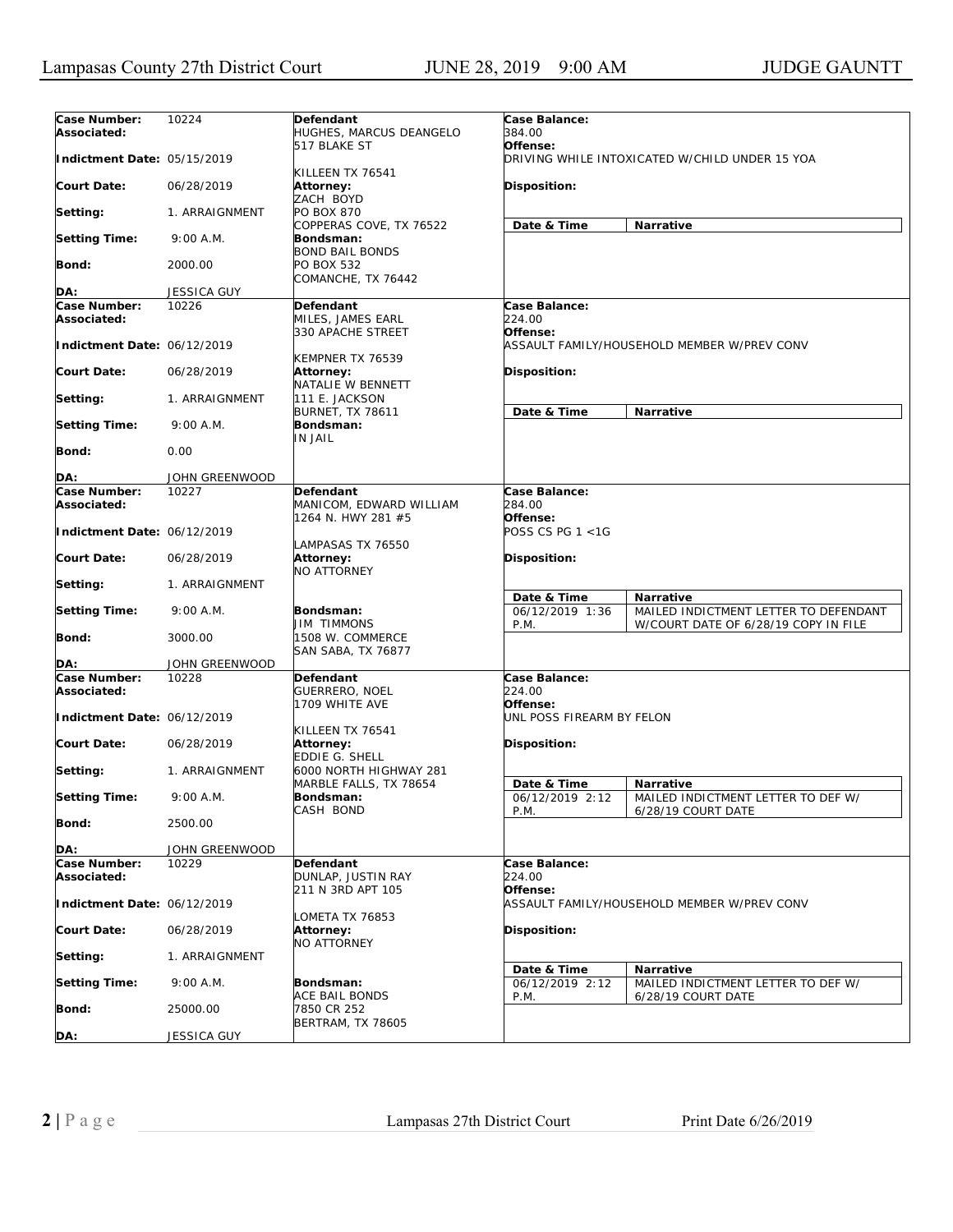| Case Number:<br>Associated: | 10230              | Defendant<br>BARNETT, ATHENA CRYSTAL    | Case Balance:<br>284.00 |                                        |
|-----------------------------|--------------------|-----------------------------------------|-------------------------|----------------------------------------|
|                             |                    | 809 E TARRANT                           | Offense:                |                                        |
| Indictment Date: 06/12/2019 |                    |                                         | POSS CS PG1 <1G DFZ IAT |                                        |
|                             |                    | SUNRISE BEACH TX 78643                  |                         |                                        |
| <b>Court Date:</b>          | 06/28/2019         | Attorney:                               | <b>Disposition:</b>     |                                        |
|                             |                    | RICHARD HAMMETT                         |                         |                                        |
| Setting:                    | 1. ARRAIGNMENT     | PO BOX 1787                             |                         |                                        |
|                             |                    | LAMPASAS, TX 76550                      | Date & Time             | Narrative                              |
| <b>Setting Time:</b>        | 9:00 A.M.          | Bondsman:                               | 06/12/2019 2:12         | MAILED INDICTMENT LETTER TO DEF W/     |
|                             |                    | ACE BAIL BONDS                          | P.M.                    | 6/28/19 COURT DATE                     |
| Bond:                       | 2500.00            | 7850 CR 252<br><b>BERTRAM, TX 78605</b> |                         |                                        |
| DA:                         | JOHN GREENWOOD     |                                         |                         |                                        |
| Case Number:                | 10231              | Defendant                               | Case Balance:           |                                        |
| Associated:                 |                    | DOWIS, SHANNON DEREK                    | 284.00                  |                                        |
|                             |                    | 809 E TARRANT                           | Offense:                |                                        |
| Indictment Date: 06/12/2019 |                    |                                         | POSS CS PG1 <1G DFZ IAT |                                        |
|                             |                    |                                         |                         |                                        |
| <b>Court Date:</b>          | 06/28/2019         | Attorney:                               | <b>Disposition:</b>     |                                        |
|                             |                    | KIRK FULK                               |                         |                                        |
| Setting:                    | 1. ARRAIGNMENT     | PO BOX 1049                             |                         | <b>Narrative</b>                       |
| <b>Setting Time:</b>        | 9:00 A.M.          | GOLDTHWAITE, TX 76844<br>Bondsman:      | Date & Time             |                                        |
|                             |                    | IN JAIL                                 |                         |                                        |
| Bond:                       | 0.00               |                                         |                         |                                        |
|                             |                    |                                         |                         |                                        |
| DA:                         | JOHN GREENWOOD     |                                         |                         |                                        |
| Case Number:                | 10232              | <b>Defendant</b>                        | Case Balance:           |                                        |
| Associated:                 |                    | SMITH, IONA FRANCES                     | 284.00                  |                                        |
|                             |                    | 1309 CTE #27                            | Offense:                |                                        |
| Indictment Date: 06/12/2019 |                    |                                         | POSS CS PG 1 <1G        |                                        |
| <b>Court Date:</b>          | 06/28/2019         | Attorney:                               |                         |                                        |
|                             |                    | <b>NO ATTORNEY</b>                      | <b>Disposition:</b>     |                                        |
| Setting:                    | 1. ARRAIGNMENT     |                                         |                         |                                        |
|                             |                    |                                         | Date & Time             | Narrative                              |
| <b>Setting Time:</b>        | 9:00 A.M.          | Bondsman:                               | 06/13/2019 9:35         | MAILED DEF INDICTMENT LETTER NOTIFYING |
|                             |                    | A-ACTION BONDS                          | A.M.                    | OF 6/28/19 COURT DATE                  |
| <b>Bond:</b>                | 2500.00            | 503 S LIVE OAK ST                       |                         |                                        |
|                             |                    | LAMPASAS, TX 76550                      |                         |                                        |
| DA:<br>Case Number:         | <b>JESSICA GUY</b> |                                         |                         |                                        |
| Associated:                 | 10233              | Defendant<br>JOY, JOSHUA DAN            | Case Balance:<br>284.00 |                                        |
|                             |                    | 506 N RIDGE                             | Offense:                |                                        |
| Indictment Date: 06/12/2019 |                    |                                         | POSS CS PG 1 <1G        |                                        |
|                             |                    | LAMPASAS TX 76550                       |                         |                                        |
| <b>Court Date:</b>          | 06/28/2019         | <b>Attorney:</b>                        | <b>Disposition:</b>     |                                        |
|                             |                    | <b>NO ATTORNEY</b>                      |                         |                                        |
| Setting:                    | 1. ARRAIGNMENT     |                                         |                         |                                        |
|                             |                    |                                         | Date & Time             | Narrative                              |
| <b>Setting Time:</b>        | 9:00 A.M.          | Bondsman:                               | 06/13/2019 12:05        | MAILED DEF INDICTMENT LETTER NOTIFYING |
| <b>Bond:</b>                | 1500.00            | A-ACTION BONDS<br>503 S LIVE OAK ST     | P.M.                    | OF 6/28/19 COURT DATE                  |
|                             |                    | LAMPASAS, TX 76550                      |                         |                                        |
| DA:                         | JOHN GREENWOOD     |                                         |                         |                                        |
| Case Number:                | 10234              | Defendant                               | Case Balance:           |                                        |
| Associated:                 |                    | HUGHES, GEORGE MCRAE                    | 284.00                  |                                        |
|                             |                    | 35 HILLCREST                            | Offense:                |                                        |
| Indictment Date: 06/12/2019 |                    |                                         | POSS CS PG 1 <1G        |                                        |
|                             |                    | LAMPASAS TX 76550                       |                         |                                        |
| <b>Court Date:</b>          | 06/28/2019         | Attorney:<br>MATT GROVE                 | Disposition:            |                                        |
| Setting:                    | 1. ARRAIGNMENT     | 407 W UNIVERSITY AVE NO. 5              |                         |                                        |
|                             |                    | GEORGETOWN, TX 78626                    | Date & Time             | Narrative                              |
| <b>Setting Time:</b>        | 9:00 A.M.          | Bondsman:                               |                         |                                        |
|                             |                    | IN JAIL                                 |                         |                                        |
| <b>Bond:</b>                | 0.00               |                                         |                         |                                        |
|                             |                    |                                         |                         |                                        |
| DA:                         | JESSICA GUY        |                                         |                         |                                        |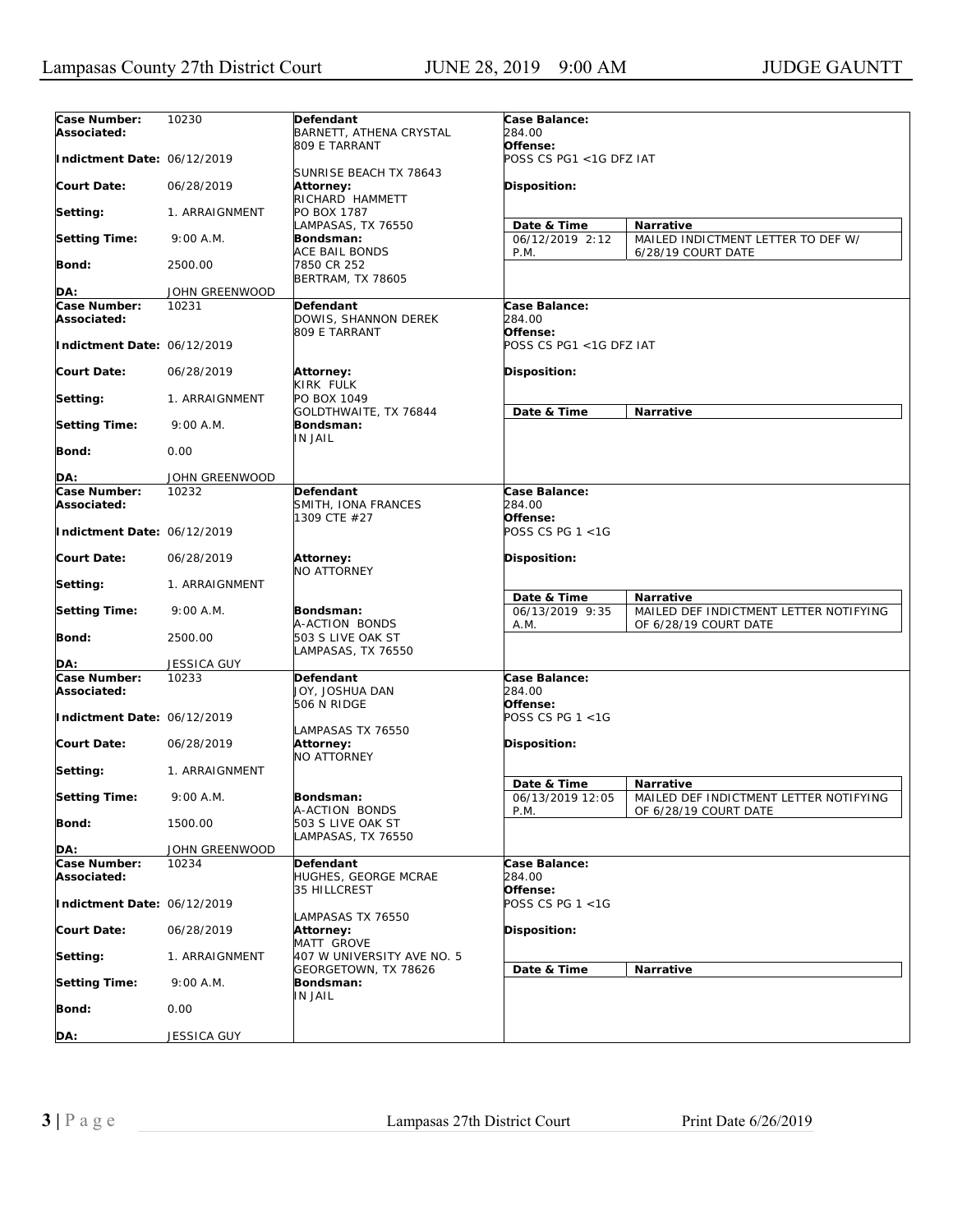| Case Number:<br>Associated: | 10235              | Defendant<br>BEDFORD, JOHN MADSON                           | Case Balance:<br>284.00                 |                                                                 |
|-----------------------------|--------------------|-------------------------------------------------------------|-----------------------------------------|-----------------------------------------------------------------|
| Indictment Date: 06/12/2019 |                    | 186 PR 4031                                                 | Offense:<br><i>POSS CS PG 2 &lt; 1G</i> |                                                                 |
| <b>Court Date:</b>          | 06/28/2019         | LAMPASAS TX 76550<br>Attorney:<br><b>NO ATTORNEY</b>        | <b>Disposition:</b>                     |                                                                 |
| Setting:                    | 1. ARRAIGNMENT     |                                                             | Date & Time                             | <b>Narrative</b>                                                |
| <b>Setting Time:</b>        | 9:00 A.M.          | Bondsman:<br>A-ACTION BONDS                                 | 06/13/2019 12:05                        | MAILED DEF INDICTMENT LETTER NOTIFYING                          |
| <b>Bond:</b>                | 1500.00            | 503 S LIVE OAK ST<br>LAMPASAS, TX 76550                     | P.M.                                    | OF 6/28/19 COURT DATE                                           |
| DA:                         | <b>JESSICA GUY</b> |                                                             |                                         |                                                                 |
|                             | 10236              | Defendant                                                   |                                         |                                                                 |
| Case Number:<br>Associated: |                    | ROBERTS, CORY MICHAEL<br>11101 5TH ST                       | Case Balance:<br>224.00<br>Offense:     |                                                                 |
| Indictment Date: 06/12/2019 |                    | JONESTOWN TX 78645                                          |                                         | ASSAULT FAM/HOUSE MEM IMPEDE BREATH/CIRCULAT                    |
| <b>Court Date:</b>          | 06/28/2019         | <b>Attorney:</b><br><b>NO ATTORNEY</b>                      | <b>Disposition:</b>                     |                                                                 |
| Setting:                    | 1. ARRAIGNMENT     |                                                             | Date & Time                             | <b>Narrative</b>                                                |
| <b>Setting Time:</b>        | $9:00$ A.M.        | Bondsman:<br><b>FREEDOM BAIL BONDS</b>                      | 06/13/2019 12:05<br>P.M.                | MAILED DEF INDICTMENT LETTER NOTIFYING<br>OF 6/28/19 COURT DATE |
| Bond:                       | 25000.00           | 900 CONGRESS AVE SUITE M-150<br>AUSTIN, TX 78701            |                                         |                                                                 |
| DA:                         | JOHN GREENWOOD     |                                                             |                                         |                                                                 |
| Case Number:                | 10237              | Defendant                                                   | Case Balance:                           |                                                                 |
| Associated:                 |                    | BARR, TAMMY JO                                              | 284.00                                  |                                                                 |
| Indictment Date: 06/12/2019 |                    | 5210 CR 2207                                                | Offense:<br>POSS CS PG $1 < 1$ G        |                                                                 |
| <b>Court Date:</b>          | 06/28/2019         | LAMPASAS TX 76550<br><b>Attorney:</b><br><b>NO ATTORNEY</b> | <b>Disposition:</b>                     |                                                                 |
| Setting:                    | 1. ARRAIGNMENT     |                                                             | Date & Time                             | <b>Narrative</b>                                                |
| <b>Setting Time:</b>        | 9:00 A.M.          | Bondsman:<br>A-ACTION BONDS                                 | 06/13/2019 12:04<br>P.M.                | MAILED DEF INDICTMENT LETTER NOTIFYING<br>OF 6/28/19 COURT DATE |
| <b>Bond:</b>                | 2000.00            | 503 S LIVE OAK ST<br>LAMPASAS, TX 76550                     |                                         |                                                                 |
| DA:                         | <b>JESSICA GUY</b> |                                                             |                                         |                                                                 |
| Case Number:<br>Associated: | 10238              | Defendant<br>SPARKS, BOBBIE LEE<br>2490 AMELIA AVE          | Case Balance:<br>284.00<br>Offense:     |                                                                 |
| Indictment Date: 06/12/2019 |                    | SHREVEPORT LA 71106                                         | POSS CS PG 1 <1G                        |                                                                 |
| <b>Court Date:</b>          | 06/28/2019         | <b>Attorney:</b><br><b>NO ATTORNEY</b>                      | Disposition:                            |                                                                 |
| Setting:                    | 1. ARRAIGNMENT     |                                                             | Date & Time                             | Narrative                                                       |
| <b>Setting Time:</b>        | 9:00 A.M.          | Bondsman:<br>PR BOND                                        | 06/13/2019 2:20<br>P.M.                 | MAILED DEF INDICTMENT LETTER NOTIFYING<br>OF 6/28/19 COURT DATE |
| <b>Bond:</b>                | 2500.00            |                                                             |                                         |                                                                 |
| DA:                         | <b>JESSICA GUY</b> |                                                             |                                         |                                                                 |
| Case Number:<br>Associated: | 10239              | Defendant<br>SANCHEZ, HENRY TORREZ                          | Case Balance:<br>284.00                 |                                                                 |
| Indictment Date: 06/12/2019 |                    | 1708 E AVE F                                                | Offense:<br>POSS CS PG 1 <1G            |                                                                 |
| <b>Court Date:</b>          | 06/28/2019         | LAMPASAS TX 76550<br>Attorney:<br><b>NO ATTORNEY</b>        | Disposition:                            |                                                                 |
| Setting:                    | 1. ARRAIGNMENT     |                                                             |                                         | Narrative                                                       |
| <b>Setting Time:</b>        | 9:00 A.M.          | Bondsman:<br>JIM TIMMONS                                    | Date & Time<br>06/12/2019 2:12          | MAILED INDICTMENT LETTER TO DEF W/                              |
| Bond:                       | 3000.00            | 1508 W. COMMERCE                                            | P.M.                                    | 6/28/19 COURT DATE                                              |
| DA:                         | JESSICA GUY        | SAN SABA, TX 76877                                          |                                         |                                                                 |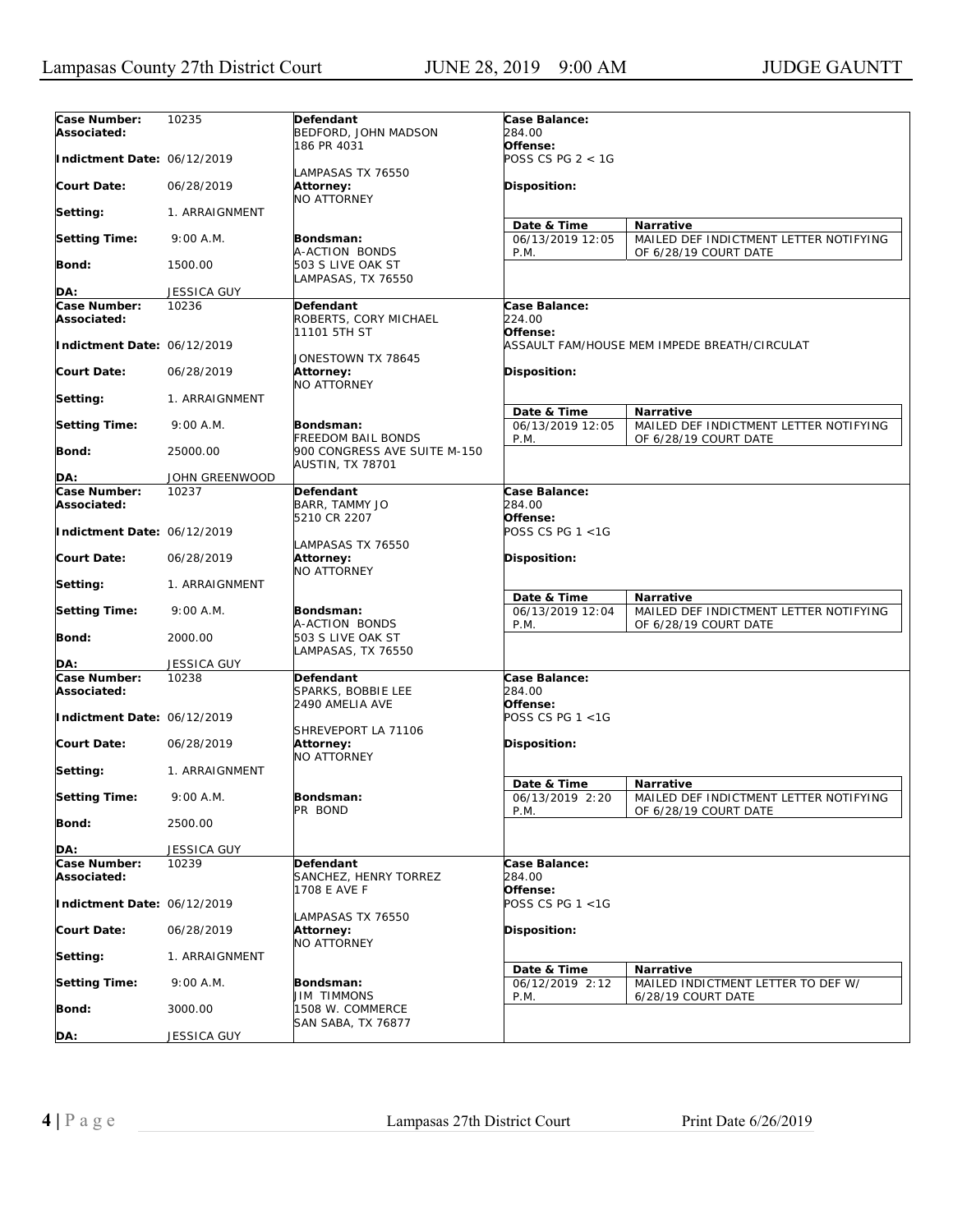| Case Number:<br>Associated: | 10240          | Defendant<br>RICHARDSON, WILLIAM BOOTH           | Case Balance:<br>284.00<br>Offense:                                                        |
|-----------------------------|----------------|--------------------------------------------------|--------------------------------------------------------------------------------------------|
| Indictment Date: 06/12/2019 |                | 5001 S CPMGRESS AVE<br><b>AUSTIN TX 78745</b>    | POSS CS PG1 <1G DFZ IAT                                                                    |
| Court Date:                 | 06/28/2019     | Attorney:<br><b>KURT GLASS</b>                   | Disposition:                                                                               |
| Setting:                    | 1. ARRAIGNMENT | MAILING ADDRESS: 2608 N. MAIN<br>ST. SUITE B-135 | Date & Time<br>Narrative                                                                   |
| <b>Setting Time:</b>        | 9:00 A.M.      | <b>BELTON, TX 76513</b><br>Bondsman:             |                                                                                            |
| Bond:                       | 0.00           | <b>IN JAIL</b>                                   |                                                                                            |
| DA:                         | JOHN GREENWOOD |                                                  |                                                                                            |
| Case Number:                | 10241          | Defendant                                        | Case Balance:                                                                              |
| Associated:                 |                | SANCHEZ, CHRISTOPHER JOHN<br>305 BARNES ST.      | 224.00<br>Offense:                                                                         |
| Indictment Date: 06/12/2019 |                | LAMPASAS TX 76550                                | EVADING ARREST DET W/VEH                                                                   |
| Court Date:                 | 06/28/2019     | <b>Attorney:</b><br><b>NO ATTORNEY</b>           | Disposition:                                                                               |
| Setting:                    | 1. ARRAIGNMENT |                                                  | Date & Time<br><b>Narrative</b>                                                            |
| <b>Setting Time:</b>        | 9:00 A.M.      | Bondsman:<br>A-ACTION BONDS                      | 06/13/2019 3:08<br>MAILED DEF INDICTMENT LETTER NOTIFYING<br>P.M.<br>OF 6/28/19 COURT DATE |
| Bond:                       | 1000.00        | 503 S LIVE OAK ST<br>LAMPASAS, TX 76550          |                                                                                            |
| DA:                         | JOHN GREENWOOD |                                                  |                                                                                            |
| Case Number:                | 10242          | Defendant                                        | Case Balance:                                                                              |
| Associated:                 |                | WHITE, RHONDA LEE<br>1112 E AVE F                | 284.00<br>Offense:                                                                         |
| Indictment Date: 06/12/2019 |                | LAMPASAS TX 76550                                | POSS CS PG 1 <1G                                                                           |
| Court Date:                 | 06/28/2019     | Attorney:<br><b>NO ATTORNEY</b>                  | <b>Disposition:</b>                                                                        |
| Setting:                    | 1. ARRAIGNMENT |                                                  | Date & Time<br><b>Narrative</b>                                                            |
| <b>Setting Time:</b>        | 9:00 A.M.      | Bondsman:<br><b>ACE BAIL BONDS</b>               | 06/13/2019 3:18<br>MAILED DEF INDICTMENT LETTER NOTIFYING<br>P.M.<br>OF 6/28/19 COURT DATE |
| Bond:                       | 1000.00        | 7850 CR 252<br><b>BERTRAM, TX 78605</b>          |                                                                                            |
| DA:                         | JESSICA GUY    |                                                  |                                                                                            |
| Case Number:<br>Associated: | 10243          | Defendant<br>MASK, KENNETH LEON<br>166 PECAN ST  | Case Balance:<br>224.00<br>Offense:                                                        |
| Indictment Date: 06/12/2019 |                | LAMPASAS TX 76550                                | SEX OFFENDERS DUTY TO REGISTER LIFE/ANNUALLY                                               |
| Court Date:                 | 06/28/2019     | <b>Attorney:</b><br><b>NO ATTORNEY</b>           | <b>Disposition:</b>                                                                        |
| Setting:                    | 1. ARRAIGNMENT |                                                  | Date & Time<br>Narrative                                                                   |
| <b>Setting Time:</b>        | 9:00 A.M.      | Bondsman:<br>A-ACTION BONDS                      | 06/13/2019 3:17<br>MAILED DEF INDICTMENT LETTER NOTIFYING<br>P.M.<br>OF 6/28/19 COURT DATE |
| Bond:                       | 5000.00        | 503 S LIVE OAK ST<br>LAMPASAS, TX 76550          |                                                                                            |
| DA:                         | JESSICA GUY    |                                                  |                                                                                            |
| Case Number:                | 10157          | Defendant                                        | Case Balance:                                                                              |
| Associated:                 |                | KIRKHAM, BILLY JOE<br>105 S CHESNUT ST           | 224.00<br>Offense:                                                                         |
| Indictment Date: 01/16/2019 |                |                                                  | <b>BURGLARY OF BUILDING</b>                                                                |
| <b>Court Date:</b>          | 06/28/2019     | <b>Attorney:</b><br>EDDIE G. SHELL               | Disposition:                                                                               |
| Setting:                    | 2. PRE TRIAL   | 6000 NORTH HIGHWAY 281<br>MARBLE FALLS, TX 78654 | Date & Time<br>Narrative                                                                   |
| <b>Setting Time:</b>        | 9:00 A.M.      | Bondsman:<br>A-ACTION BONDS                      |                                                                                            |
| Bond:                       | 0.00           | 503 S LIVE OAK ST<br>LAMPASAS, TX 76550          |                                                                                            |
| DA:                         | JOHN GREENWOOD |                                                  |                                                                                            |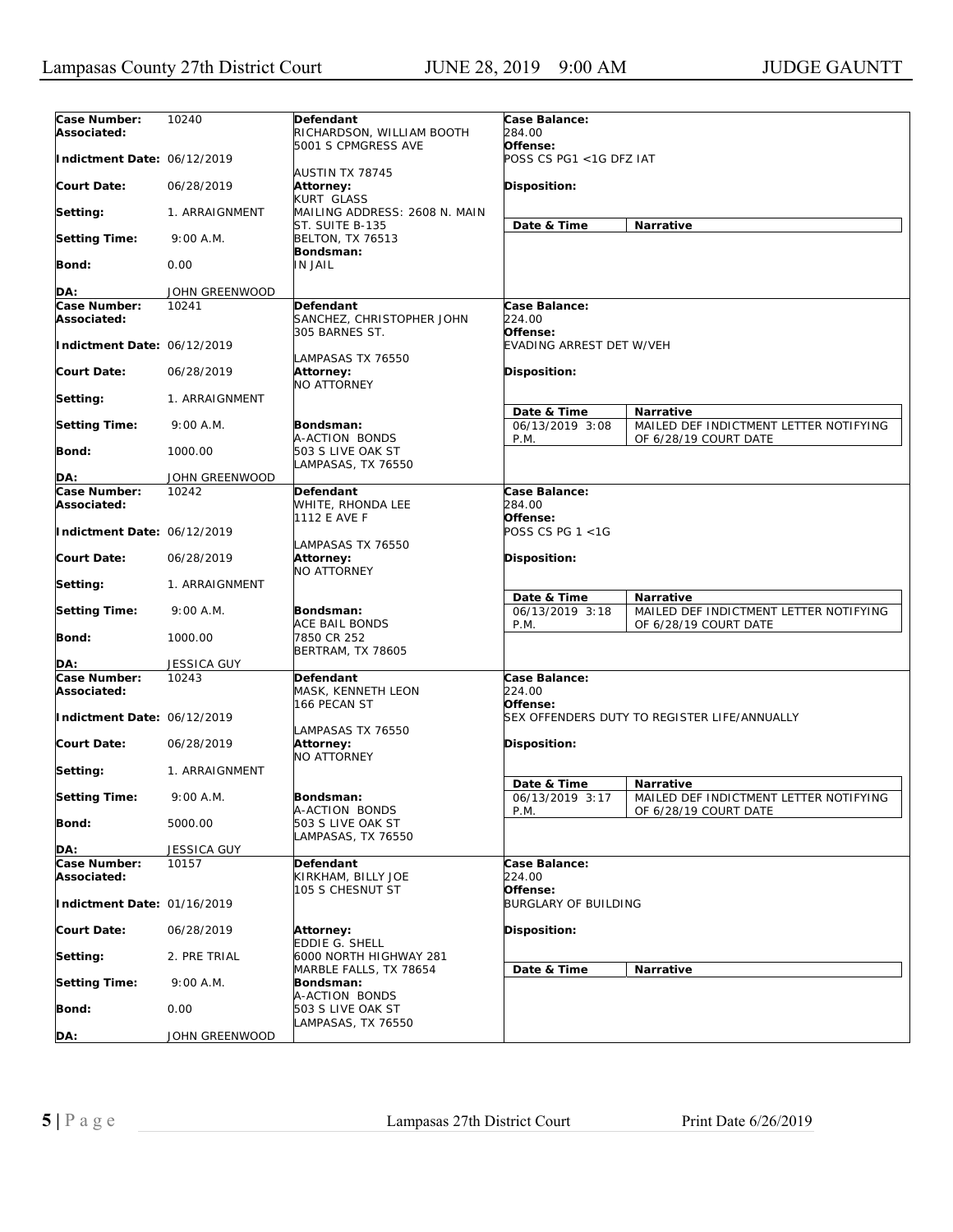| Case Number:<br>Associated: | 10197              | Defendant<br>SALAZAR, BRENDA                            | Case Balance:<br>284.00                            |
|-----------------------------|--------------------|---------------------------------------------------------|----------------------------------------------------|
| Indictment Date: 04/10/2019 |                    | 1308 EAST AVE I                                         | Offense:<br>POSS CS PG1 <1G DFZ IAT                |
| <b>Court Date:</b>          | 06/28/2019         | LAMPASAS TX 76550<br>Attorney:<br>KURT GLASS            | Disposition:                                       |
| Setting:                    | 2. PRE TRIAL       | MAILING ADDRESS: 2608 N. MAIN                           |                                                    |
| <b>Setting Time:</b>        | 9:00 A.M.          | ST. SUITE B-135<br><b>BELTON, TX 76513</b><br>Bondsman: | Narrative<br>Date & Time                           |
| <b>Bond:</b>                | 1500.00            | <b>JIM TIMMONS</b><br>1508 W. COMMERCE                  |                                                    |
| DA:                         | JESSICA GUY        | SAN SABA, TX 76877                                      |                                                    |
| Case Number:                | 10180              | Defendant                                               | Case Balance:                                      |
| Associated:                 |                    | ROBINSON, MICHAEL CLAYTON<br>2197 AUDRA LANE            | 224.00<br>Offense:                                 |
| Indictment Date: 03/13/2019 |                    | BELTON TX 76513                                         | UNAUTH USE OF VEHICLE                              |
| <b>Court Date:</b>          | 06/28/2019         | Attorney:<br><b>BILL PRICE</b>                          | <b>Disposition:</b>                                |
| Setting:                    | 2. PRE TRIAL       | 408 SOUTH LIVE OAK<br>LAMPASAS, TX 76550                | Date & Time<br>Narrative                           |
| <b>Setting Time:</b>        | 9:00 A.M.          | Bondsman:<br>IN JAIL                                    |                                                    |
| Bond:                       | 0.00               |                                                         |                                                    |
| DA:                         | JOHN GREENWOOD     |                                                         |                                                    |
| Case Number:                | 10084              | <b>Defendant</b>                                        | Case Balance:                                      |
| Associated:                 |                    | CARBAJAL, ABELARDO                                      | 224.00                                             |
| Indictment Date: 08/15/2018 |                    | 8017 GESSNER DRIVE APT 118<br>AUSTIN TX 78753           | Offense:<br>BAIL JUMPING AND FAIL TO APPEAR FELONY |
| <b>Court Date:</b>          | 06/28/2019         | Attorney:<br><b>BILL PRICE</b>                          | <b>Disposition:</b>                                |
| Setting:                    | 2. PRE TRIAL       | 408 SOUTH LIVE OAK<br>LAMPASAS, TX 76550                | Date & Time<br>Narrative                           |
| <b>Setting Time:</b>        | 9:00 A.M.          | Bondsman:<br>IN JAIL                                    |                                                    |
| Bond:                       | 0.00               |                                                         |                                                    |
| DA:                         | <b>JESSICA GUY</b> |                                                         |                                                    |
| Case Number:<br>Associated: | 9546               | Defendant<br>CARBAJAL, ABELARDO                         | Case Balance:<br>274.00                            |
| Indictment Date: 04/13/2016 |                    | 8017 GESSNER DRIVE APT 118                              | Offense:<br><b>BURGLARY OF HABITATION</b>          |
| <b>Court Date:</b>          | 06/28/2019         | AUSTIN TX 78753<br>Attorney:                            | <b>Disposition:</b>                                |
| Setting:                    | 2. PRE TRIAL       | <b>BILL PRICE</b><br>408 SOUTH LIVE OAK                 | Date & Time<br>Narrative                           |
| <b>Setting Time:</b>        | 9:00 A.M.          | LAMPASAS, TX 76550<br>Bondsman:                         |                                                    |
| <b>Bond:</b>                | 0.00               | <b>IN JAIL</b>                                          |                                                    |
| DA:                         | <b>JESSICA GUY</b> |                                                         |                                                    |
| Case Number:                | 10219              | Defendant                                               | Case Balance:                                      |
| Associated:                 |                    | MARTINEZ, KEVIN AUSTIN                                  | 284.00                                             |
| Indictment Date: 05/15/2019 |                    | 302 - A N. RIDGE ST                                     | Offense:<br>POSS CS PG 1 <1G                       |
| <b>Court Date:</b>          | 06/28/2019         | LAMPASAS TX 76550<br>Attorney:<br>ZACHARY J. MORRIS     | Disposition:                                       |
| Setting:                    | 2. PRE TRIAL       | 412 S. LIVEOAK STREET<br>LAMPASAS, TX 76550             | Date & Time<br>Narrative                           |
| <b>Setting Time:</b>        | 9:00 A.M.          | Bondsman:<br><b>BOND BAIL BONDS</b>                     |                                                    |
| <b>Bond:</b>                | 1500.00            | PO BOX 532<br>COMANCHE, TX 76442                        |                                                    |
| DA:                         | JOHN GREENWOOD     |                                                         |                                                    |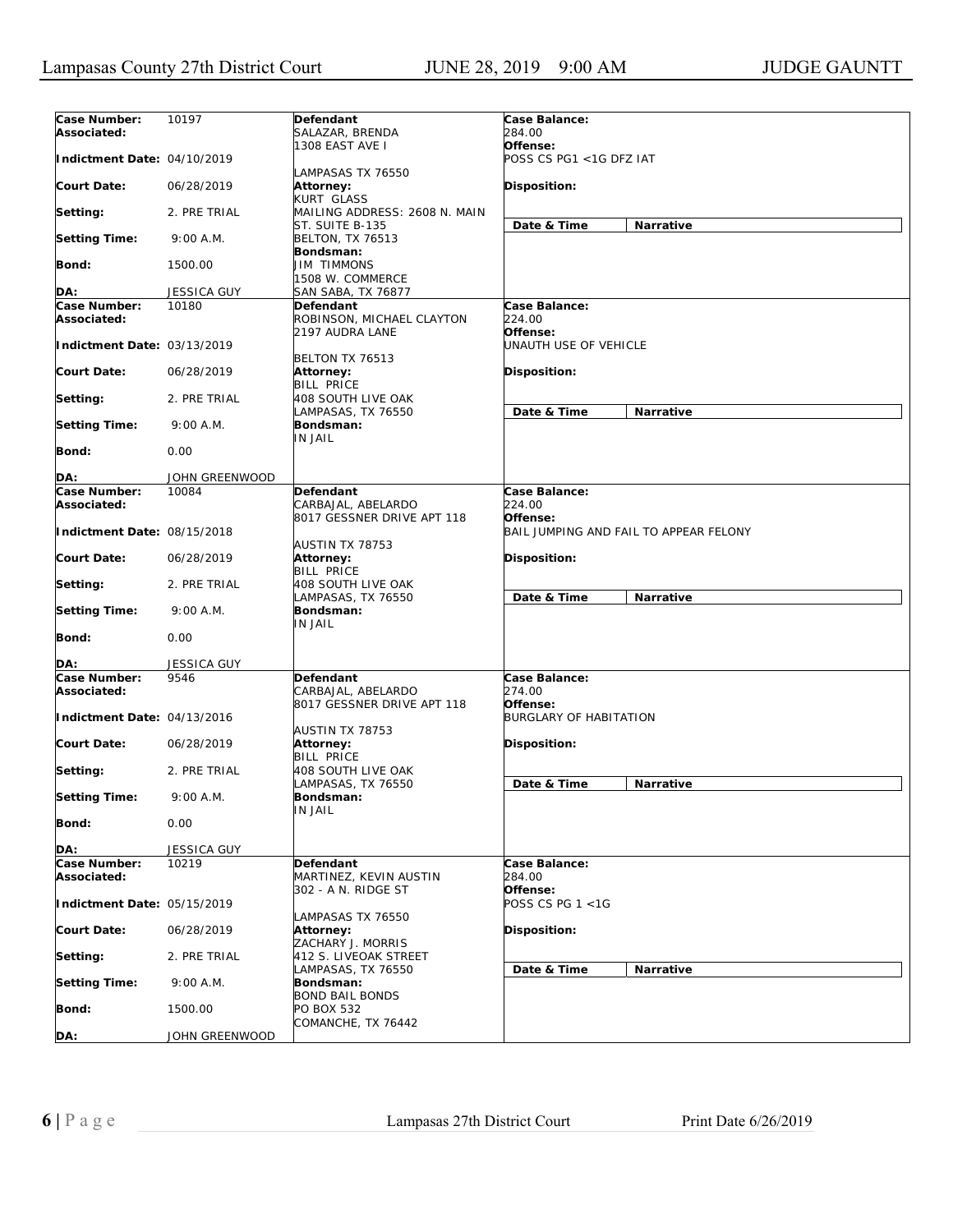| Case Number:                | 10211              | Defendant                               | Case Balance:                    |                                      |
|-----------------------------|--------------------|-----------------------------------------|----------------------------------|--------------------------------------|
| Associated:                 |                    | OROZCO, GABRIELLA MICHEALSON            | 224.00                           |                                      |
|                             |                    | 105 S CHESNUT APT B                     | Offense:                         |                                      |
| Indictment Date: 05/15/2019 |                    |                                         | FORGERY FINANCIAL INSTRUMENT     |                                      |
|                             |                    | LAMPASAS TX 76550                       |                                  |                                      |
| <b>Court Date:</b>          | 06/28/2019         | Attorney:                               | Disposition:                     |                                      |
|                             |                    | RICHARD HAMMETT                         |                                  |                                      |
| Setting:                    | 2. PRE TRIAL       | PO BOX 1787                             |                                  |                                      |
|                             |                    | LAMPASAS, TX 76550                      | Date & Time                      | <b>Narrative</b>                     |
| <b>Setting Time:</b>        | 9:00 A.M.          | Bondsman:                               | 06/25/2019 8:43                  | JUST RECEIVED BOND--EMAILED BONDSMAN |
|                             |                    | ACE BAIL BONDS                          | A.M.                             | COURT DATE OF 6/28/19                |
| Bond:                       | 1000.00            | 7850 CR 252                             |                                  |                                      |
|                             |                    | BERTRAM, TX 78605                       |                                  |                                      |
| DA:                         | JOHN GREENWOOD     |                                         |                                  |                                      |
| Case Number:                | 10212              | Defendant                               | Case Balance:                    |                                      |
| Associated:                 |                    | OROZCO, GABRIELLA MICHEALSON            | 224.00                           |                                      |
|                             |                    | 105 S CHESNUT APT B                     | Offense:                         |                                      |
| Indictment Date: 05/15/2019 |                    |                                         | CREDIT CARD OR DEBIT CARD ABUSE  |                                      |
| <b>Court Date:</b>          | 06/28/2019         | LAMPASAS TX 76550                       |                                  |                                      |
|                             |                    | Attorney:<br>RICHARD HAMMETT            | Disposition:                     |                                      |
| Setting:                    | 2. PRE TRIAL       | PO BOX 1787                             |                                  |                                      |
|                             |                    | LAMPASAS, TX 76550                      | Date & Time                      | Narrative                            |
| <b>Setting Time:</b>        | 9:00 A.M.          | Bondsman:                               | 06/25/2019 8:40                  | JUST RECEIVED BOND--EMAILED BONDSMAN |
|                             |                    | ACE BAIL BONDS                          | A.M.                             | NOTICE OF COURT DATE 6/28/19         |
| Bond:                       | 1500.00            | 7850 CR 252                             |                                  |                                      |
|                             |                    | <b>BERTRAM, TX 78605</b>                |                                  |                                      |
| DA:                         | JOHN GREENWOOD     |                                         |                                  |                                      |
| Case Number:                | 10179              | Defendant                               | Case Balance:                    |                                      |
| Associated:                 |                    | BATISTE, MELVIN LIONELL                 | 284.00                           |                                      |
|                             |                    | 204 RODEO CIRCLE                        | Offense:                         |                                      |
| Indictment Date: 03/13/2019 |                    |                                         | POSS CS PG 1 <1G                 |                                      |
|                             |                    | COPPERAS COVE TX 76522                  |                                  |                                      |
| <b>Court Date:</b>          | 06/28/2019         | Attorney:                               | Disposition:                     |                                      |
|                             |                    | EDDIE G. SHELL                          |                                  |                                      |
| Setting:                    | 2. PRE TRIAL       | 6000 NORTH HIGHWAY 281                  |                                  |                                      |
|                             |                    | MARBLE FALLS, TX 78654                  | Date & Time                      | Narrative                            |
| <b>Setting Time:</b>        | 9:00 A.M.          | Bondsman:                               |                                  |                                      |
|                             | 5000.00            | A-ACTION BONDS                          |                                  |                                      |
| Bond:                       |                    | 503 S LIVE OAK ST<br>LAMPASAS, TX 76550 |                                  |                                      |
| DA:                         | JOHN GREENWOOD     |                                         |                                  |                                      |
| Case Number:                | 10189              | Defendant                               | Case Balance:                    |                                      |
| Associated:                 |                    | SCOTT, JASON LEE                        | 574.00                           |                                      |
|                             |                    | 1413 CR 3300                            | Offense:                         |                                      |
| Indictment Date: 04/10/2019 |                    |                                         | INDECENCY W/CHILD SEXUAL CONTACT |                                      |
|                             |                    | KEMPNER TX 76539                        |                                  |                                      |
| <b>Court Date:</b>          | 06/28/2019         | <b>Attorney:</b>                        | Disposition:                     |                                      |
|                             |                    | <b>BARTON VANA</b>                      |                                  |                                      |
| Setting:                    | 2. PRE TRIAL       | 111 EAST JACKSON                        |                                  |                                      |
|                             |                    | <b>BURNET, TX 78611</b>                 | Date & Time                      | Narrative                            |
| <b>Setting Time:</b>        | 9:00 A.M.          | Bondsman:                               |                                  |                                      |
|                             |                    | A-ACTION BONDS                          |                                  |                                      |
| Bond:                       | 20000.00           | 503 S LIVE OAK ST                       |                                  |                                      |
|                             |                    | AMPASAS, TX 76550                       |                                  |                                      |
| DA:                         | <b>JESSICA GUY</b> |                                         |                                  |                                      |
| Case Number:<br>Associated: | 10201              | Defendant<br>PIERCE, NEVADA SETH        | Case Balance:<br>284.00          |                                      |
|                             |                    | 2707 CHIMNEY ROCK LANE                  | Offense:                         |                                      |
| Indictment Date: 01/01/1900 |                    |                                         | POSS CS PG1 <1G DFZ IAT          |                                      |
|                             |                    | SAN ANGELO TX 76904                     |                                  |                                      |
| <b>Court Date:</b>          | 06/28/2019         | Attorney:                               | Disposition:                     |                                      |
|                             |                    | <b>NO ATTORNEY</b>                      |                                  |                                      |
| Setting:                    | 2. PRE TRIAL       |                                         |                                  |                                      |
|                             |                    |                                         | Date & Time                      | Narrative                            |
| Setting Time:               | 9:00 A.M.          | Bondsman:                               |                                  |                                      |
|                             |                    | A-ACTION BONDS                          |                                  |                                      |
| Bond:                       | 2000.00            | 503 S LIVE OAK ST                       |                                  |                                      |
|                             |                    | LAMPASAS, TX 76550                      |                                  |                                      |
| DA:                         | JESSICA GUY        |                                         |                                  |                                      |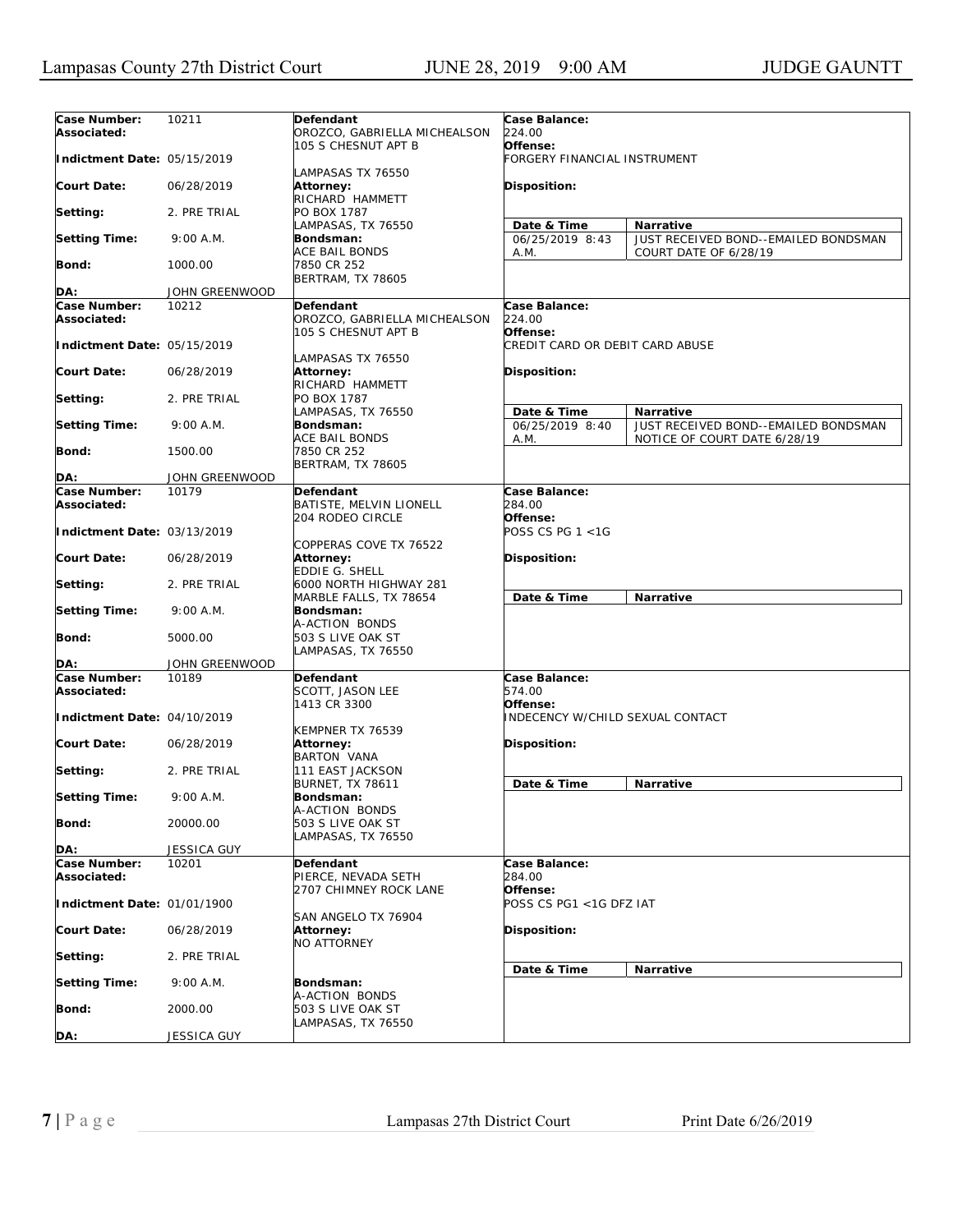| Case Number:<br>Associated:                | 10206              | Defendant<br>LAXAMANA, BRANDON DEAN                | Case Balance:<br>224.00                        |
|--------------------------------------------|--------------------|----------------------------------------------------|------------------------------------------------|
| Indictment Date: 05/15/2019                |                    | 160 COYOTE LANE<br>KEMPNER TX 76539                | Offense:<br>EVADING ARREST DET W/VEH           |
| <b>Court Date:</b>                         | 06/28/2019         | Attorney:<br><b>MARY BETH HARRELL</b>              | Disposition:                                   |
| Setting:                                   | 2. PRE TRIAL       | 701 W. CENTRAL TEXAS<br>EXPRESSWAY                 | Date & Time<br>Narrative                       |
| <b>Setting Time:</b>                       | 9:00 A.M.          | KILLEEN, TX 76541<br>Bondsman:                     |                                                |
| Bond:                                      | 0.00               | A FREEDOM BAIL BONDS<br>120 S. 6TH STREET          |                                                |
| DA:                                        | <b>JESSICA GUY</b> | GATESVILLE, TX 76528                               |                                                |
| Case Number:                               | 10220              | Defendant                                          | Case Balance:                                  |
| Associated:                                |                    | ORTEGA, DANDY MERAZ<br>308 N. RACE ST.             | 284.00<br>Offense:                             |
| Indictment Date: 05/15/2019                |                    |                                                    | POSS CS PG 1 <1G                               |
| Court Date:                                | 06/28/2019         | Attorney:<br>ZACHARY J. MORRIS                     | Disposition:                                   |
| Setting:                                   | 2. PRE TRIAL       | 412 S. LIVEOAK STREET<br>LAMPASAS, TX 76550        | Date & Time<br>Narrative                       |
| <b>Setting Time:</b>                       | 9:00 A.M.          | Bondsman:<br>IN JAIL                               |                                                |
| <b>Bond:</b>                               | 0.00               |                                                    |                                                |
| DA:                                        | <b>JESSICA GUY</b> |                                                    |                                                |
| Case Number:                               | 10208              | Defendant                                          | Case Balance:                                  |
| Associated:<br>Indictment Date: 05/15/2019 |                    | SICKLES, JOHN WALTER<br>439 CR 4953                | 674.00<br>Offense:<br>AGG SEXUAL ASSAULT CHILD |
|                                            |                    |                                                    |                                                |
| <b>Court Date:</b>                         | 06/28/2019         | Attorney:<br>MATT GROVE                            | <b>Disposition:</b>                            |
| Setting:                                   | 2. PRE TRIAL       | 407 W UNIVERSITY AVE NO. 5<br>GEORGETOWN, TX 78626 | Date & Time<br>Narrative                       |
| <b>Setting Time:</b>                       | $9:00$ A.M.        | Bondsman:<br>IN JAIL                               |                                                |
| <b>Bond:</b>                               | 0.00               |                                                    |                                                |
| DA:                                        | JOHN GREENWOOD     |                                                    |                                                |
| Case Number:<br>Associated:                | 10209              | Defendant<br>SICKLES, JOHN WALTER<br>439 CR 4953   | Case Balance:<br>574.00<br>Offense:            |
| Indictment Date: 05/15/2019                |                    |                                                    | <b>INDECENCY W/A CHILD EXPOSES</b>             |
| <b>Court Date:</b>                         | 06/28/2019         | Attorney:<br>MATT GROVE                            | <b>Disposition:</b>                            |
| Setting:                                   | 2. PRE TRIAL       | 407 W UNIVERSITY AVE NO. 5<br>GEORGETOWN, TX 78626 | Date & Time<br>Narrative                       |
| <b>Setting Time:</b>                       | 9:00 A.M.          | Bondsman:<br>IN JAIL                               |                                                |
| <b>Bond:</b>                               | 0.00               |                                                    |                                                |
| DA:                                        | JOHN GREENWOOD     |                                                    |                                                |
| Case Number:<br>Associated:                | 10187              | Defendant<br>SICKLES, JOHN WALTER                  | Case Balance:<br>284.00                        |
| Indictment Date: 04/10/2019                |                    | 439 CR 4953                                        | Offense:<br>POSS CS PG 1 >=4G<200G             |
| <b>Court Date:</b>                         | 06/28/2019         | Attorney:<br>MATT GROVE                            | Disposition:                                   |
| Setting:                                   | 2. PRE TRIAL       | 407 W UNIVERSITY AVE NO. 5<br>GEORGETOWN, TX 78626 | Date & Time<br>Narrative                       |
| <b>Setting Time:</b>                       | 9:00 A.M.          | Bondsman:                                          |                                                |
| Bond:                                      | 0.00               | IN JAIL                                            |                                                |
| DA:                                        | JOHN GREENWOOD     |                                                    |                                                |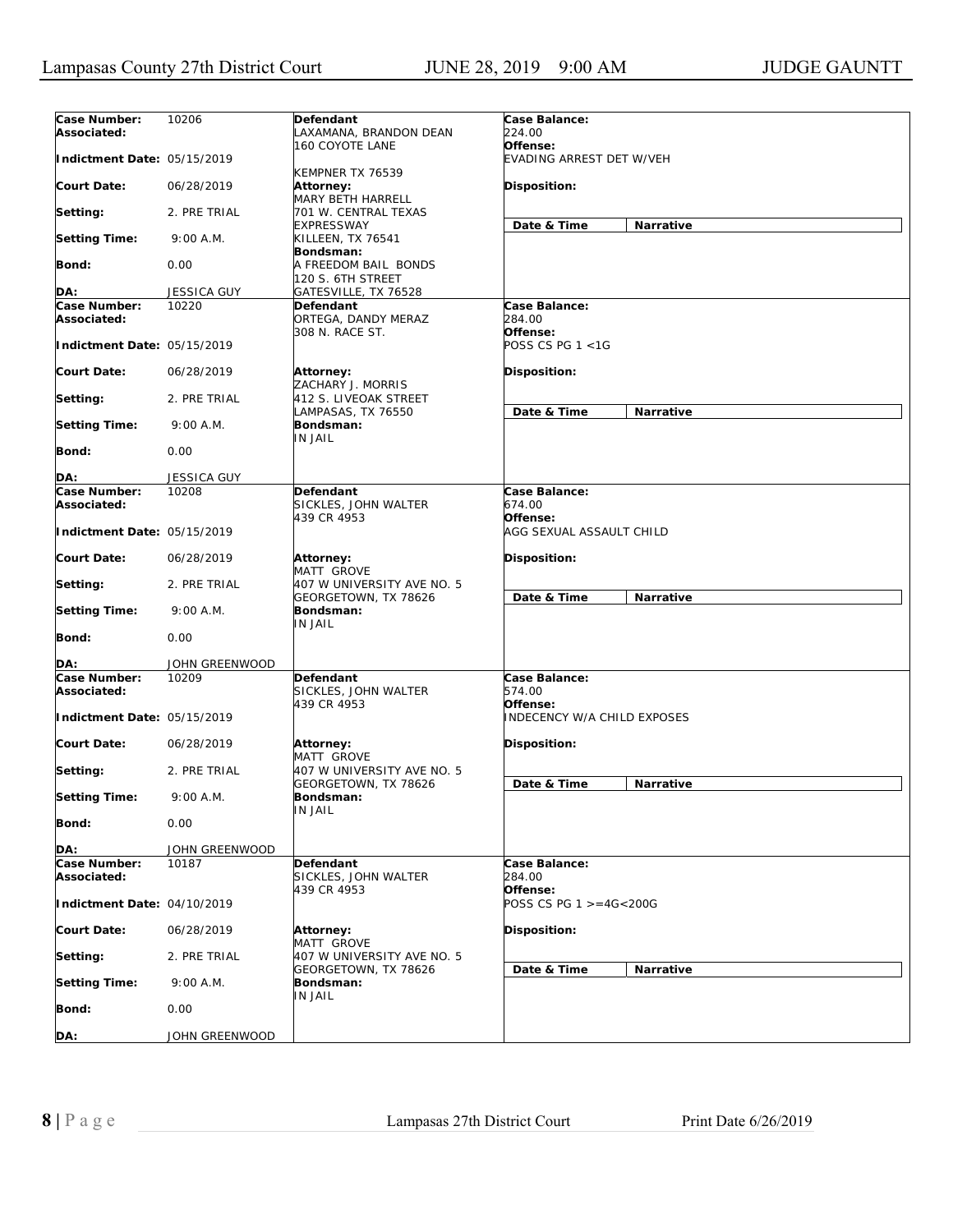| Case Number:                | 10170                   | Defendant                                  | Case Balance:                        |
|-----------------------------|-------------------------|--------------------------------------------|--------------------------------------|
| Associated:                 |                         | HIGGINS, LACEY GENE AMANDA                 | 284.00                               |
| Indictment Date: 02/13/2019 |                         | 7360 E HWY 190                             | Offense:                             |
|                             |                         | LAMPASAS TX 76550                          | POSS CS PG $1 > = 16 < 4G$           |
| <b>Court Date:</b>          | 06/28/2019              | Attorney:                                  | Disposition:                         |
|                             |                         | JOE H. RODRIGUEZ                           |                                      |
| Setting:                    | 2. PRE TRIAL            | 615 E MAIN STREET                          | Narrative                            |
| <b>Setting Time:</b>        | 9:00 A.M.               | GATESVILLE, TX 76528<br>Bondsman:          | Date & Time                          |
|                             |                         | <b>IN JAIL</b>                             |                                      |
| Bond:                       | 0.00                    |                                            |                                      |
| DA:                         | JOHN GREENWOOD          |                                            |                                      |
| Case Number:                | 10171                   | Defendant                                  | Case Balance:                        |
| Associated:                 |                         | CUNNINGHAM, DERRICK WAYNE                  | 284.00                               |
|                             |                         | 1709 A TAYLOR ST.                          | Offense:                             |
| Indictment Date: 02/13/2019 |                         | LAMPASAS TX 76550                          | POSS CS PG $1 < 1G$                  |
| Court Date:                 | 06/28/2019              | Attorney:                                  | Disposition:                         |
|                             |                         | NATALIE W BENNETT                          |                                      |
| Setting:                    | 3. PLEA                 | 111 E. JACKSON                             |                                      |
| <b>Setting Time:</b>        | 9:00 A.M.               | <b>BURNET, TX 78611</b><br>Bondsman:       | Date & Time<br>Narrative             |
|                             |                         | A-ACTION BONDS                             |                                      |
| Bond:                       | 0.00                    | 503 S LIVE OAK ST                          |                                      |
| DA:                         | JOHN GREENWOOD          | LAMPASAS, TX 76550                         |                                      |
| Case Number:                | 10078                   | Defendant                                  | Case Balance:                        |
| Associated:                 |                         | HARRIS, MINDI ALINE                        | 349.00                               |
|                             |                         | 3330 CALDERA BLVD                          | Offense:                             |
| Indictment Date: 08/15/2018 |                         | MIDLAND TX 79706                           | POSS CS PG 1 >=4G<200G               |
| Court Date:                 | 06/28/2019              | Attorney:                                  | Disposition:                         |
|                             |                         | <b>BILL PRICE</b>                          |                                      |
| Setting:                    | 3. PLEA                 | 408 SOUTH LIVE OAK                         |                                      |
| <b>Setting Time:</b>        | 9:00 A.M.               | LAMPASAS, TX 76550<br>Bondsman:            | Date & Time<br>Narrative             |
|                             |                         | ACE BAIL BONDS                             |                                      |
| <b>Bond:</b>                | 2500.00                 | 7850 CR 252                                |                                      |
|                             |                         | BERTRAM, TX 78605                          |                                      |
| DA:<br>Case Number:         | JOHN GREENWOOD<br>10164 | Defendant                                  | Case Balance:                        |
| Associated:                 |                         | FOLEY, MARY GRACE                          | 284.00                               |
|                             |                         | 3084 LOMAS RODANDO CALZADA RD Offense:     |                                      |
| Indictment Date: 02/13/2019 |                         |                                            | THEFT CONTROLLED SUBSTANCE < \$150 K |
| <b>Court Date:</b>          | 06/28/2019              | KEMPNER TX 76539<br>Attorney:              | Disposition:                         |
|                             |                         | KURT GLASS                                 |                                      |
| Setting:                    | 3. PLEA                 | MAILING ADDRESS: 2608 N. MAIN              |                                      |
| <b>Setting Time:</b>        | 9:00 A.M.               | ST. SUITE B-135<br><b>BELTON, TX 76513</b> | Date & Time<br>Narrative             |
|                             |                         | Bondsman:                                  |                                      |
| Bond:                       | 2500.00                 | A FREEDOM BAIL BONDS                       |                                      |
|                             |                         | 120 S. 6TH STREET                          |                                      |
| DA:<br>Case Number:         | JOHN GREENWOOD<br>10168 | GATESVILLE, TX 76528                       | Case Balance:                        |
| Associated:                 |                         | Defendant<br>MORENO, STEVE WAYNE           | 339.00                               |
|                             |                         | 1434 CR 4034                               | Offense:                             |
| Indictment Date: 02/13/2019 |                         | APT <sub>3</sub>                           | POSS CS PG $1 < 1G$                  |
| <b>Court Date:</b>          | 06/28/2019              | LAMPASAS TX 76550<br>Attorney:             | Disposition:                         |
|                             |                         | ZACH BOYD                                  |                                      |
| Setting:                    | 3. PLEA                 | PO BOX 870                                 |                                      |
|                             |                         | COPPERAS COVE, TX 76522                    | Date & Time<br>Narrative             |
| <b>Setting Time:</b>        | 9:00 A.M.               | Bondsman:<br><b>IN JAIL</b>                |                                      |
| Bond:                       | 0.00                    |                                            |                                      |
|                             |                         |                                            |                                      |
| DA:                         | JESSICA GUY             |                                            |                                      |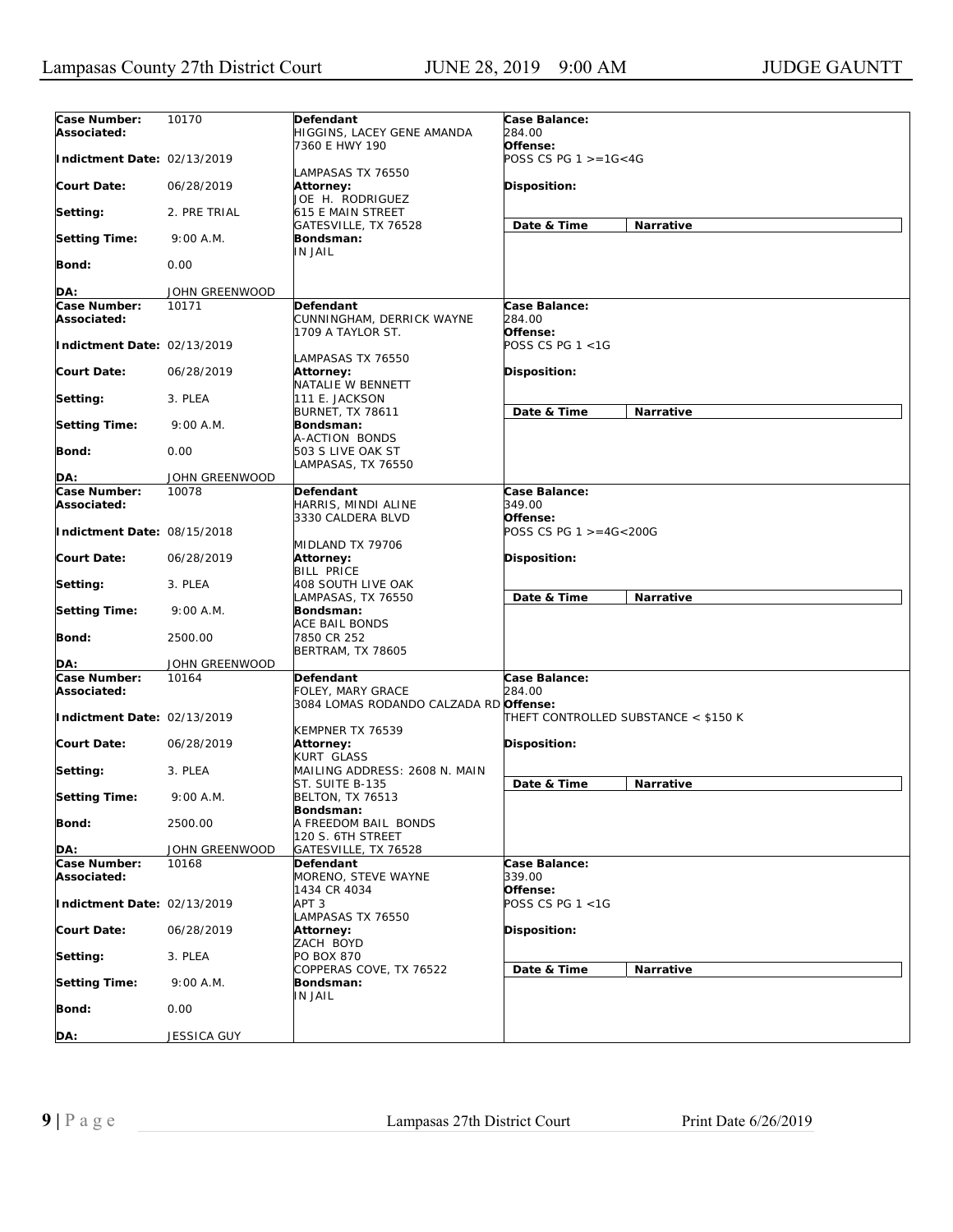| Case Number:                | 10173          | Defendant                      | Case Balance:             |           |
|-----------------------------|----------------|--------------------------------|---------------------------|-----------|
| Associated:                 |                | EDWARDS, SEAN ANTHONY          | 284.00                    |           |
|                             |                | 101 MEGGS ST APT D             | Offense:                  |           |
|                             |                |                                | POSS CS PG 1 <1G          |           |
| Indictment Date: 03/13/2019 |                |                                |                           |           |
|                             |                | COPPERAS COVE TX 76522         |                           |           |
| Court Date:                 | 06/28/2019     | Attorney:                      | Disposition:              |           |
|                             |                | EDDIE G. SHELL                 |                           |           |
| Setting:                    | 3. PLEA        | 6000 NORTH HIGHWAY 281         |                           |           |
|                             |                | MARBLE FALLS, TX 78654         | Date & Time               | Narrative |
|                             |                |                                |                           |           |
| <b>Setting Time:</b>        | 9:00 A.M.      | Bondsman:                      |                           |           |
|                             |                | A-ACTION BONDS                 |                           |           |
| Bond:                       | 3000.00        | 503 S LIVE OAK ST              |                           |           |
|                             |                | LAMPASAS, TX 76550             |                           |           |
| DA:                         | JOHN GREENWOOD |                                |                           |           |
| Case Number:                | 10141          | Defendant                      | Case Balance:             |           |
|                             |                |                                |                           |           |
| Associated:                 |                | SAMPLE, BRETT ALAN             | 224.00                    |           |
|                             |                | 2042 CECIL                     | Offense:                  |           |
| Indictment Date: 12/12/2018 |                |                                | UNL POSS FIREARM BY FELON |           |
|                             |                | WAYNOKA OK 73860               |                           |           |
| Court Date:                 | 06/28/2019     | Attorney:                      | Disposition:              |           |
|                             |                | ZACHARY J. MORRIS              |                           |           |
|                             |                |                                |                           |           |
| Setting:                    | 4. OPEN PLEA   | 412 S. LIVEOAK STREET          |                           |           |
|                             |                | LAMPASAS, TX 76550             | Date & Time               | Narrative |
| <b>Setting Time:</b>        | 9:00 A.M.      | Bondsman:                      |                           |           |
|                             |                | CASH BOND                      |                           |           |
| Bond:                       | 0.00           |                                |                           |           |
|                             |                |                                |                           |           |
|                             |                |                                |                           |           |
| DA:                         | JOHN GREENWOOD |                                |                           |           |
| Case Number:                | 10129          | Defendant                      | Case Balance:             |           |
| Associated:                 |                | WESTBROOK, MICHAEL WAYNE       | 284.00                    |           |
|                             |                | PO BOX 149                     | Offense:                  |           |
| Indictment Date: 11/14/2018 |                |                                | POSS CS PG 1 <1G          |           |
|                             |                | ALEDO TX 76008                 |                           |           |
|                             |                |                                |                           |           |
| <b>Court Date:</b>          | 06/28/2019     | <b>Attorney:</b>               | Disposition:              |           |
|                             |                | ZACHARY J. MORRIS              |                           |           |
| Setting:                    | 6. JURY        | 412 S. LIVEOAK STREET          |                           |           |
|                             | ANNOUNCEMENT   | LAMPASAS, TX 76550             | Date & Time               | Narrative |
| <b>Setting Time:</b>        | 9:00 A.M.      | Bondsman:                      |                           |           |
|                             |                | A-ACTION BONDS                 |                           |           |
|                             |                |                                |                           |           |
| Bond:                       | 3000.00        | 503 S LIVE OAK ST              |                           |           |
|                             |                | LAMPASAS, TX 76550             |                           |           |
| DA:                         | JOHN GREENWOOD |                                |                           |           |
| Case Number:                | 10128          | Defendant                      | Case Balance:             |           |
| Associated:                 |                | ERICKSON, MICHAEL BLAIR        | 284.00                    |           |
|                             |                | 804 MINUTEMAN DR               | Offense:                  |           |
| Indictment Date: 11/14/2018 |                |                                | POSS CS PG 1 <1G          |           |
|                             |                |                                |                           |           |
|                             |                | FORT WORTH TX 76131            |                           |           |
| <b>Court Date:</b>          | 06/28/2019     | Attorney:                      | <b>Disposition:</b>       |           |
|                             |                | ZACHARY J. MORRIS              |                           |           |
| Setting:                    | 6. JURY        | 412 S. LIVEOAK STREET          |                           |           |
|                             | ANNOUNCEMENT   | LAMPASAS, TX 76550             | Date & Time               | Narrative |
| <b>Setting Time:</b>        | 9:00 A.M.      | Bondsman:                      |                           |           |
|                             |                |                                |                           |           |
|                             |                | A-ACTION BONDS                 |                           |           |
| <b>Bond:</b>                | 3000.00        | 503 S LIVE OAK ST              |                           |           |
|                             |                | LAMPASAS, TX 76550             |                           |           |
| DA:                         | JOHN GREENWOOD |                                |                           |           |
| Case Number:                | 10162          | <b>Defendant</b>               | Case Balance:             |           |
| Associated:                 |                | KAMMINGA, EMILIO DAVID         | 224.00                    |           |
|                             |                |                                |                           |           |
|                             |                | 103 WHITEWING CIRCLE #A        | Offense:                  |           |
| Indictment Date: 02/13/2019 |                |                                | UNAUTH USE OF VEHICLE     |           |
|                             |                | COPPERAS COVE TX 76522         |                           |           |
| <b>Court Date:</b>          | 06/28/2019     | Attorney:                      | Disposition:              |           |
|                             |                | RICHARD HAMMETT                |                           |           |
|                             | 6. JURY        | PO BOX 1787                    |                           |           |
| Setting:                    |                |                                |                           |           |
|                             | ANNOUNCEMENT   | LAMPASAS, TX 76550             | Date & Time               | Narrative |
| <b>Setting Time:</b>        | 9:00 A.M.      | Bondsman:                      |                           |           |
|                             |                | AABEST BAIL BONDS ALBERT SAENZ |                           |           |
| <b>Bond:</b>                | 5000.00        | 612 E LEON                     |                           |           |
|                             |                | GATESVILLE, TX 76528           |                           |           |
| DA:                         | JESSICA GUY    |                                |                           |           |
|                             |                |                                |                           |           |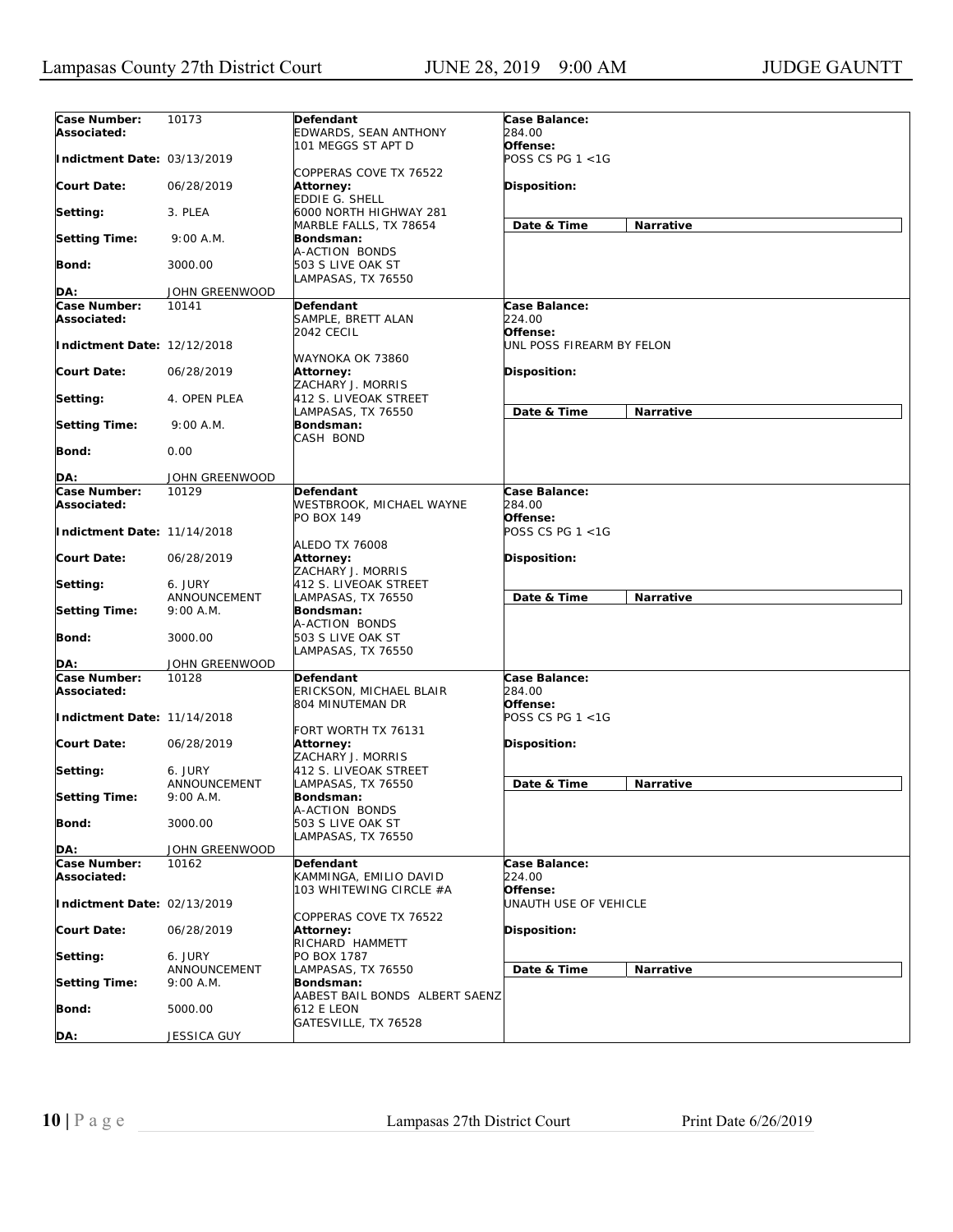| Case Number:                | 10029          | Defendant                         | Case Balance:                            |
|-----------------------------|----------------|-----------------------------------|------------------------------------------|
| Associated:                 |                | NAVARRO, ADRIAN LOUIS             | 674.00                                   |
|                             |                | 604 S WALNUT                      | Offense:                                 |
| Indictment Date: 05/16/2018 |                |                                   | AGG SEXUAL ASSAULT CHILD                 |
|                             |                | LAMPASAS TX 76550                 |                                          |
| <b>Court Date:</b>          | 06/28/2019     | Attorney:                         | Disposition:                             |
|                             |                | <b>EDDIE G. SHELL</b>             |                                          |
| Setting:                    | 6. JURY        | 6000 NORTH HIGHWAY 281            |                                          |
|                             | ANNOUNCEMENT   | MARBLE FALLS, TX 78654            | Date & Time<br>Narrative                 |
| <b>Setting Time:</b>        | 9:00 A.M.      | Bondsman:                         |                                          |
|                             |                | ALBERT SAENZ                      |                                          |
|                             |                |                                   |                                          |
| Bond:                       | 0.00           | 611 S WATER                       |                                          |
|                             |                | <b>BURNET, TX 78611</b>           |                                          |
| DA:                         | JOHN GREENWOOD |                                   |                                          |
| Case Number:                | 10175          | Defendant                         | Case Balance:                            |
| Associated:                 |                | SCHUBMEHL, CORY ANTHONY           | 284.00                                   |
|                             |                | 180 TOM SAWYER                    | Offense:                                 |
| Indictment Date: 03/13/2019 |                |                                   | POSS CS PG 1 <1G                         |
|                             |                | <b>EVANT TX 76525</b>             |                                          |
| Court Date:                 | 06/28/2019     | Attorney:                         | Disposition:                             |
|                             |                | RICHARD HAMMETT                   |                                          |
|                             |                |                                   |                                          |
| Setting:                    | 6. JURY        | PO BOX 1787                       |                                          |
|                             | ANNOUNCEMENT   | LAMPASAS, TX 76550                | Date & Time<br>Narrative                 |
| <b>Setting Time:</b>        | 9:00 A.M.      | Bondsman:                         |                                          |
|                             |                | A-ACTION BONDS                    |                                          |
| Bond:                       | 3000.00        | 503 S LIVE OAK ST                 |                                          |
|                             |                | LAMPASAS, TX 76550                |                                          |
| DA:                         | JOHN GREENWOOD |                                   |                                          |
| Case Number:                | 10089          | <b>Defendant</b>                  | Case Balance:                            |
| Associated:                 |                | KELLEY, ZACHARY AUSTIN            | 674.00                                   |
|                             |                | 308 N ARNOLD                      | Offense:                                 |
|                             |                |                                   |                                          |
| Indictment Date: 09/12/2018 |                |                                   | AGG SEXUAL ASSAULT CHILD                 |
|                             |                | LAMPASAS TX 76550                 |                                          |
| Court Date:                 | 06/28/2019     | <b>Attorney:</b>                  | Disposition:                             |
|                             |                | EDDIE SHELL                       |                                          |
| Setting:                    | 6. JURY        | 6000 N HWY 281                    |                                          |
|                             | ANNOUNCEMENT   | MARBLE FALLS, TX 78654            | Date & Time<br><b>Narrative</b>          |
| <b>Setting Time:</b>        | 9:00 A.M.      | Bondsman:                         |                                          |
|                             |                | EDDIE SHELL                       |                                          |
| <b>Bond:</b>                | 25000.00       | 6000 N HWY 281                    |                                          |
|                             |                | GRANITE SHOALS, TX 78654          |                                          |
|                             |                |                                   |                                          |
| DA:                         | JOHN GREENWOOD |                                   |                                          |
| Case Number:                | 10159          | Defendant                         | Case Balance:                            |
| Associated:                 |                | RILEY, THOMAS STEPHEN             | 254.00                                   |
|                             |                | 228 CR 3365                       | Offense:                                 |
| Indictment Date: 01/16/2019 |                |                                   | ACCIDENT INVOLVING SERIOUS BODILY INJURY |
|                             |                | LAMPASAS TX 76550                 |                                          |
| <b>Court Date:</b>          | 06/28/2019     | Attorney:                         | <b>Disposition:</b>                      |
|                             |                | MATT GROVE                        |                                          |
| Setting:                    | 6. JURY        | 407 W UNIVERSITY AVE NO. 5        |                                          |
|                             | ANNOUNCEMENT   | GEORGETOWN, TX 78626              | Date & Time<br>Narrative                 |
| <b>Setting Time:</b>        | 9:00 A.M.      | Bondsman:                         |                                          |
|                             |                |                                   |                                          |
|                             |                | A BUDGET MILITARY & CIVILIAN BAIL |                                          |
| Bond:                       | 0.00           | <b>BONDS</b>                      |                                          |
|                             |                | P.O.BOX 3048                      |                                          |
| DA:                         | JESSICA GUY    | HARKER HEIGHTS, TX 76548          |                                          |
| Case Number:                | 10061          | <b>Defendant</b>                  | Case Balance:                            |
| Associated:                 |                | FAUGHT, LOGAN DALE                | 574.00                                   |
|                             |                | 905 W. AVE. C                     | Offense:                                 |
| Indictment Date: 07/18/2018 |                |                                   | INDECENCY W/CHILD SEXUAL CONTACT         |
|                             |                | LAMPASAS TX 76550                 |                                          |
| <b>Court Date:</b>          | 06/28/2019     |                                   | Disposition:                             |
|                             |                | Attorney:                         |                                          |
|                             |                | MATT GROVE                        |                                          |
| Setting:                    | 6. JURY        | 407 W UNIVERSITY AVE NO. 5        |                                          |
|                             | ANNOUNCEMENT   | GEORGETOWN, TX 78626              | Date & Time<br>Narrative                 |
| <b>Setting Time:</b>        | 9:00 A.M.      | Bondsman:                         |                                          |
|                             |                | A-ACTION BONDS                    |                                          |
| Bond:                       | 2500.00        | 503 S LIVE OAK ST                 |                                          |
|                             |                | LAMPASAS, TX 76550                |                                          |
| DA:                         | JOHN GREENWOOD |                                   |                                          |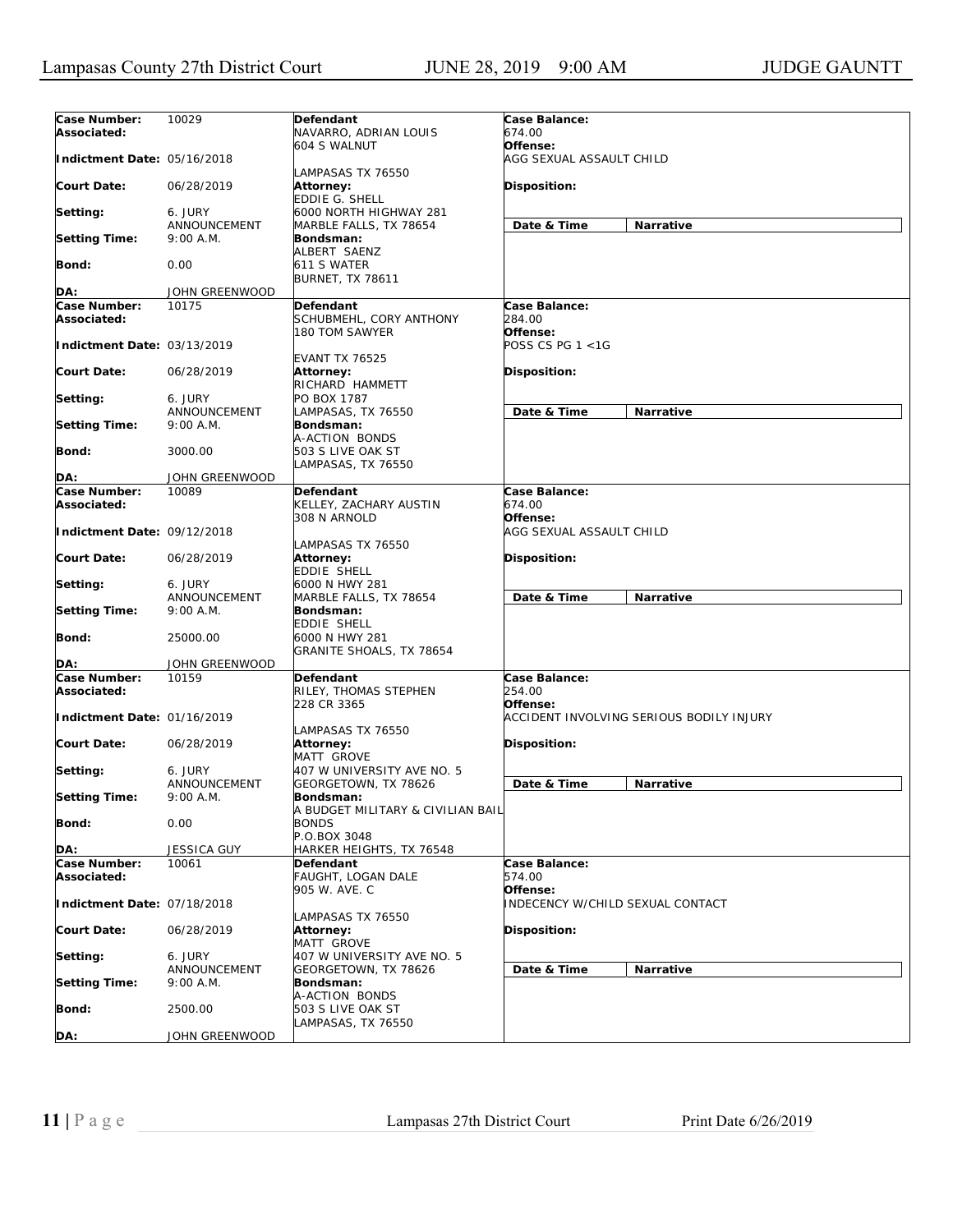| Case Number:<br>Associated: | 9552                         | Defendant<br>STEELE, DALTON LYNN                          | Case Balance:<br>368.00                                  |
|-----------------------------|------------------------------|-----------------------------------------------------------|----------------------------------------------------------|
| Indictment Date: 05/11/2016 |                              | 813 BULL CREEK PKWY                                       | Offense:<br>POSS CS PG 1 <1G                             |
| <b>Court Date:</b>          | 06/28/2019                   | CEDAR PARK TX 78613<br>Attorney:<br><b>MATT GROVE</b>     | Disposition:                                             |
| Setting:                    | ADJUDICATION                 | 407 W UNIVERSITY AVE NO. 5                                |                                                          |
| <b>Setting Time:</b>        | <b>HEARING</b><br>9:00 A.M.  | GEORGETOWN, TX 78626<br>Bondsman:                         | Date & Time<br>Narrative                                 |
| Bond:                       | 2500.00                      | PR BOND                                                   |                                                          |
| DA:                         | <b>JESSICA GUY</b>           |                                                           |                                                          |
| Case Number:                | 9627                         | Defendant                                                 | Case Balance:                                            |
| Associated:                 |                              | JOHNSON, AMBER NICHOLE<br>207 S WILLIS                    | 374.00<br>Offense:                                       |
| Indictment Date: 08/17/2016 |                              |                                                           | POSS CS PG $1 < 1G$                                      |
| <b>Court Date:</b>          | 06/28/2019                   | Attorney:<br>NATALIE W BENNETT                            | Disposition:                                             |
| Setting:                    | ADJUDICATION                 | 111 E. JACKSON                                            |                                                          |
|                             | <b>HEARING</b>               | <b>BURNET, TX 78611</b>                                   | Date & Time<br>Narrative                                 |
| <b>Setting Time:</b>        | 9:00 A.M.                    | Bondsman:                                                 |                                                          |
| Bond:                       | 30000.00                     | ACE BAIL BONDS<br>7850 CR 252<br><b>BERTRAM, TX 78605</b> |                                                          |
| DA:                         | JOHN GREENWOOD               |                                                           |                                                          |
| Case Number:                | 10190                        | Defendant                                                 | Case Balance:                                            |
| Associated:                 |                              | RODRIGUEZ, SAUL                                           | 339.00                                                   |
| Indictment Date: 04/10/2019 |                              | 1902 SAND STONE DRIVE<br>KILLEEN TX 76543                 | Offense:<br>POSS CS PG 1 >=4G<200G                       |
| <b>Court Date:</b>          | 06/28/2019                   | Attorney:<br>ZACH BOYD                                    | Disposition:                                             |
| Setting:                    | COMPETENCE REVIEW PO BOX 870 | COPPERAS COVE, TX 76522                                   | Date & Time<br>Narrative                                 |
| <b>Setting Time:</b>        | 9:00 A.M.                    | Bondsman:<br>IN JAIL                                      |                                                          |
| <b>Bond:</b>                | 0.00                         |                                                           |                                                          |
| DA:                         | JOHN GREENWOOD               |                                                           |                                                          |
| Case Number:<br>Associated: | 8926                         | Defendant<br>RODRIGUEZ, SAUL                              | Case Balance:<br>455.00                                  |
| Indictment Date: 09/12/2012 |                              | 1902 SAND STONE DRIVE                                     | Offense:<br>AGG ASSLT W/DEADLY WEAPON                    |
| <b>Court Date:</b>          | 06/28/2019                   | Attorney:<br>ZACH BOYD                                    | Disposition:                                             |
| Setting:                    | COMPETENCE REVIEW PO BOX 870 | COPPERAS COVE, TX 76522                                   | Date & Time<br><b>Narrative</b>                          |
| <b>Setting Time:</b>        | 9:00 A.M.                    | Bondsman:<br>IN JAIL                                      |                                                          |
| Bond:                       | 10000.00                     |                                                           |                                                          |
| DA:                         | JOHN GREENWOOD               |                                                           |                                                          |
| Case Number:                | 9910                         | Defendant                                                 | Case Balance:                                            |
| Associated:                 |                              | <b>GANAHA, NAOMI</b>                                      | 339.00                                                   |
| Indictment Date: 11/15/2017 |                              | 904 PACKSADDLE PASS                                       | Offense:<br>PROH SUBSTANCE/ITEM IN CORRECTIONAL FACILITY |
| <b>Court Date:</b>          | 06/28/2019                   | ROUND ROCK TX 78681<br>Attorney:<br>ZACH BOYD             | Disposition:                                             |
| Setting:                    | <b>Contested Hearing</b>     | <b>PO BOX 870</b>                                         |                                                          |
| <b>Setting Time:</b>        | $1:30$ P.M.                  | COPPERAS COVE, TX 76522<br>Bondsman:                      | Date & Time<br>Narrative                                 |
| Bond:                       | 5000.00                      | <b>IN JAIL</b>                                            |                                                          |
| DA:                         | JOHN GREENWOOD               |                                                           |                                                          |